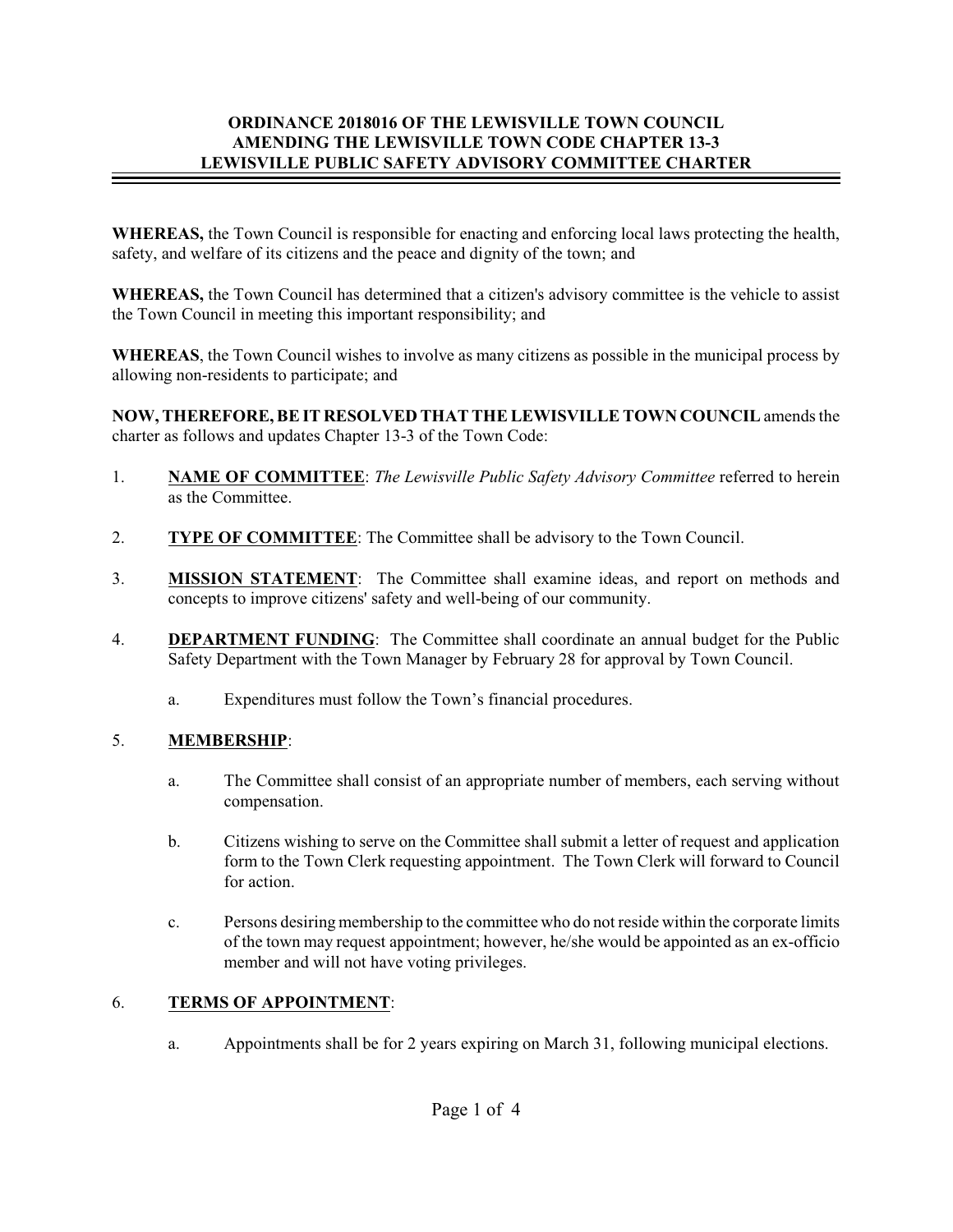#### **ORDINANCE 2018016 OF THE LEWISVILLE TOWN COUNCIL AMENDING THE LEWISVILLE TOWN CODE CHAPTER 13-3 LEWISVILLE PUBLIC SAFETY ADVISORY COMMITTEE CHARTER**

- i. In 2006, Council determined that the terms should commence on April 1 and end on March 31 rather than November 30, and extended all terms of then serving members from the date their terms would have expired to the next occurring March 31.
- ii. Terms in effect as of the date of adoption of this resolution shall be extended to the next occurring March 31.
- b. Committee members shall be appointed by the Town Council, each to serve a 2-year term renewable without limitation to the number of consecutive terms.
- c. The Committee shall have a meetings attendance policy such that members failing to attend three consecutive regular Committee meetings, without notification to the Chair or Town Clerk, shall have their membership subject to review and possible replacement.
- d. Members who wish to resign their appointment shall submit their resignation to the Town Clerk who shall provide it to the Town Council for acceptance.

# 7. **COMMITTEE STRUCTURE**:

- a. Chair: The Committee membership shall select from among themselves a Chair.
	- i. The Chair shall serve for  $t_{\text{w}}$  2-years.
	- ii. The Chair shall be selected at the next scheduled committee meeting after April 1 following the March Council meeting that follows municipal elections or, based on the Committee's meeting schedule, the first scheduled meeting following appointments made at the March Council meeting, which ever comes first.
- b. Vice-Chair: The Committee membership shall select fromamong themselves a Vice-Chair.
	- i. The Vice Chair shall serve for2 years.
	- ii. The Vice Chair shall be selected at the next scheduled committee meeting after April 1 following the March Council meeting that follows municipal elections or, based on the Committee's meeting schedule, the first scheduled meeting following appointments made at the March Council meeting, which ever comes first.
- 8. **EX-OFFICIO MEMBERSHIP**: Persons occupying the following positions shall, by appointment to the position, serve in an ex-officio capacity on the Public Safety Advisory Committee:
	- a. Community Policing Deputy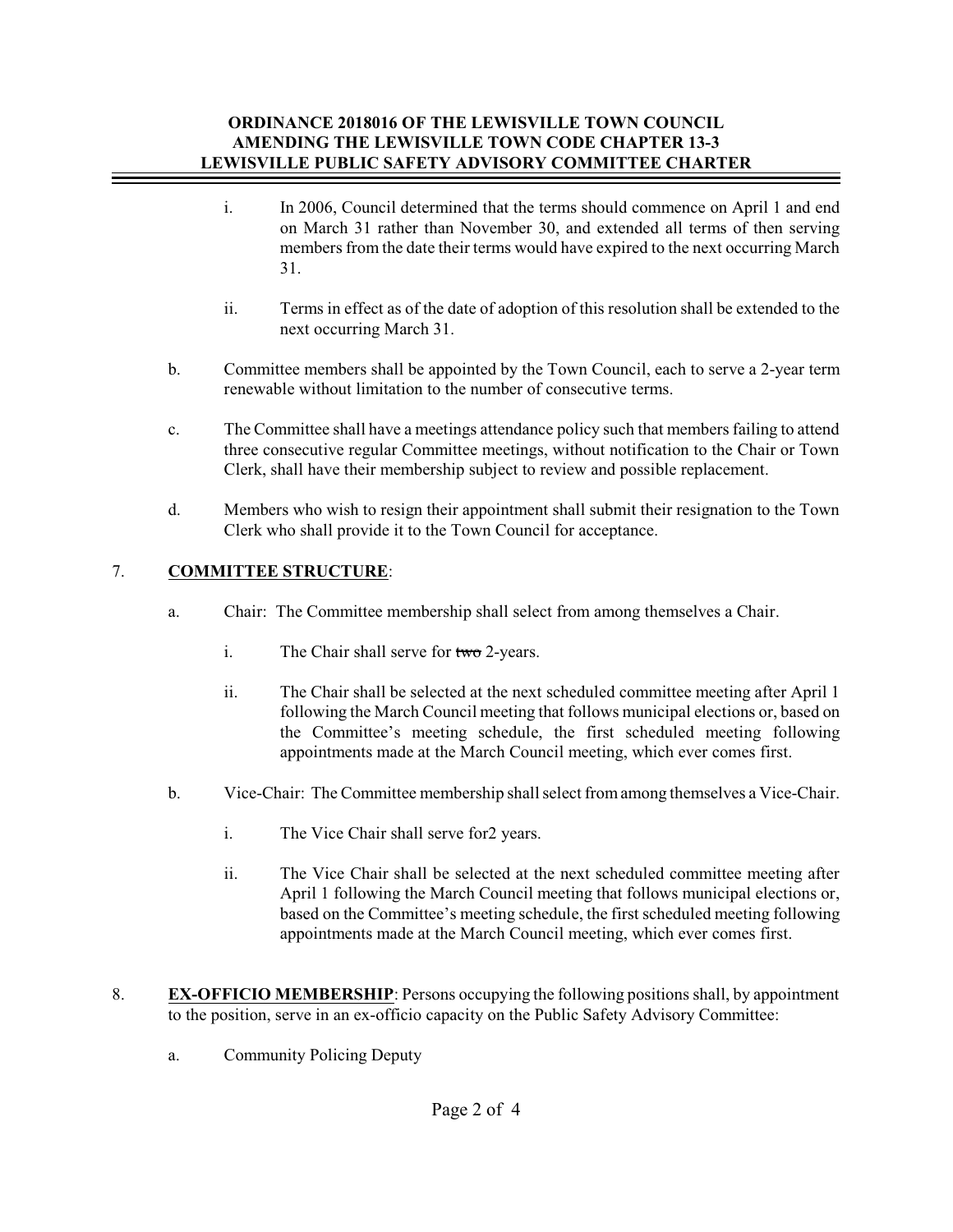- b. Fire Chief, Lewisville Volunteer Fire Department
- c. Fire Chief, Vienna Volunteer Fire Department
- d. Public Works Director or Designee
- e. Town Manager or Designee.

# 9. **MEETINGS**:

- a. The Committee shall establish its own regular meeting schedule.
- b. The Committee shall be required to meet at least six 6 times annually.
- c. All Committee meetings are subject to the North Carolina Open Meetings Statutes.
- d. The Committee meetings schedule shall be provided to the Town Clerk who shall make all the necessary announcements and postings.
- e. Minutes of all meetings shall be maintained in accordance with the Public Records laws and regulations with approved Committee meeting minutes submitted to the Town Clerk for the appropriate filing, posting and distribution to Council.
- f. Fifty percent (50%) of members, one of which must be the Chair or Vice-Chair, constitute a quorum.
- 10. **MEETING NOTICES**: The Chair shall coordinate and request the Town Clerk to announce meetings of the *Lewisville Public Safety Advisory Committee*.

# 11. **REPORTS**:

a. The Committee Chair shall submit an annual report of its activities and other important matters to the Town Council upon request.

#### 12. **REQUESTS**

a. All official requests should be in writing from the committee chair and must be presented to the Town Manager.

**CHARTERED NOVEMBER 14, 1996 AMENDED - JUNE 8, 2000 AMENDED - DECEMBER 11, 2003**